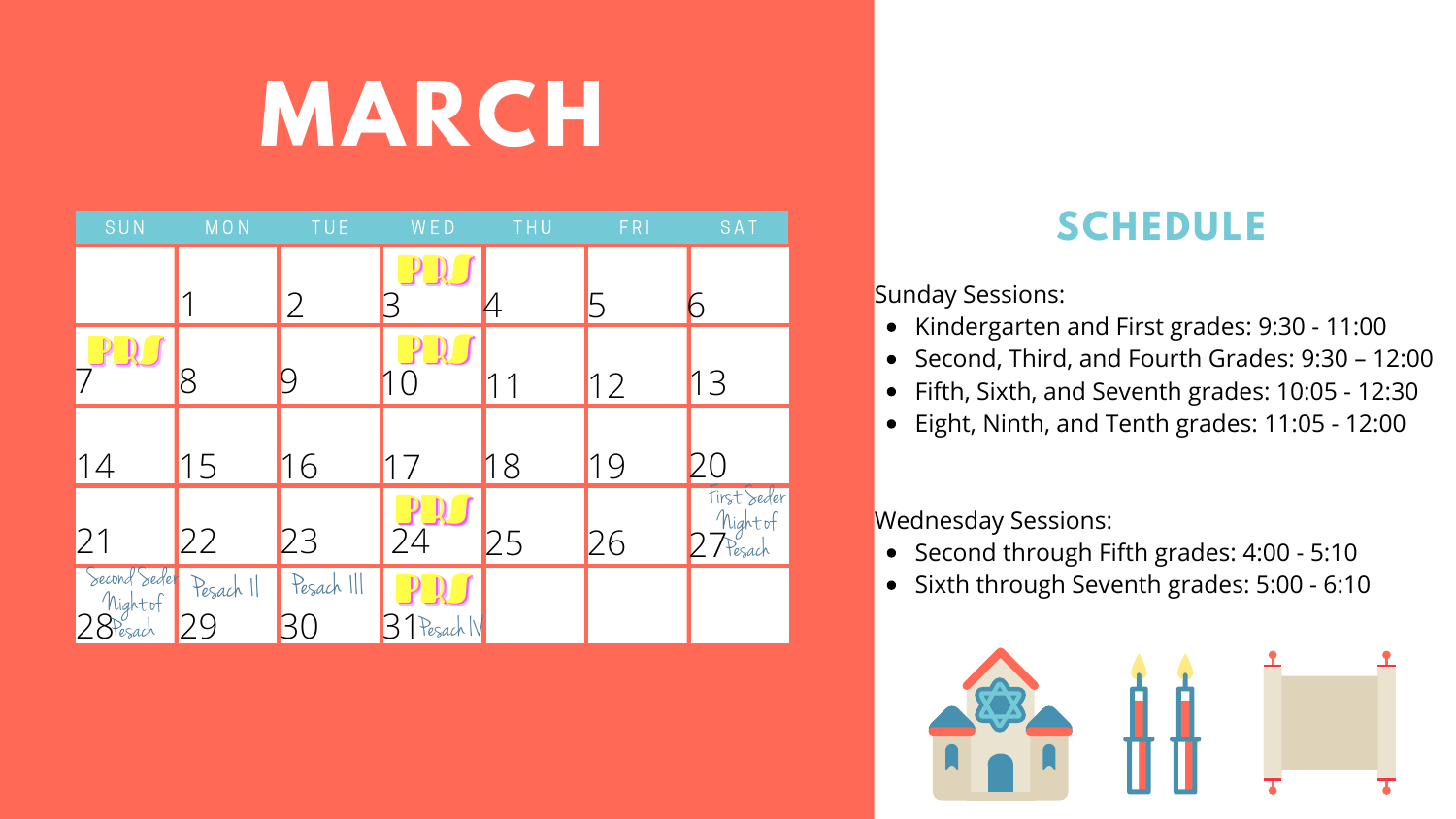# **APRIL**

- Kindergarten and First grades: 9:30 11:00
- Second, Third, and Fourth Grades: 9:30 12:00
- Fifth, Sixth, and Seventh grades: 10:05 12:30
- Eight, Ninth, and Tenth grades: 11:05 12:00

### SCHEDULE SUN MON

Sunday Sessions:

Wednesday Sessions:

- Second through Fifth grades: 4:00 5:10
- Sixth through Seventh grades: 5:00 6:10



| SUN            | MON                | TUE | WED           | THU     | <b>FRI</b>       | SAT        |
|----------------|--------------------|-----|---------------|---------|------------------|------------|
|                |                    |     |               | PesachV | Pesach VI        | Pesach VII |
|                |                    |     |               |         | $\overline{2}$   | 3          |
| Pesach VIII    |                    |     |               |         |                  |            |
| $\overline{4}$ | 5                  | 6   |               | 8       | 9                | 10         |
|                |                    |     |               |         |                  |            |
| 11             | 12                 | 13  | 14            | 15      | 16               | 17         |
|                |                    |     |               |         |                  |            |
| 18             | 19                 | ZÜ  | 21            | 22      | 23               | 24         |
|                | Pesach Sheni<br>26 |     |               |         | Lag BaDmer<br>30 |            |
| 25             |                    | 27  | $\mathcal{R}$ | 29      |                  |            |